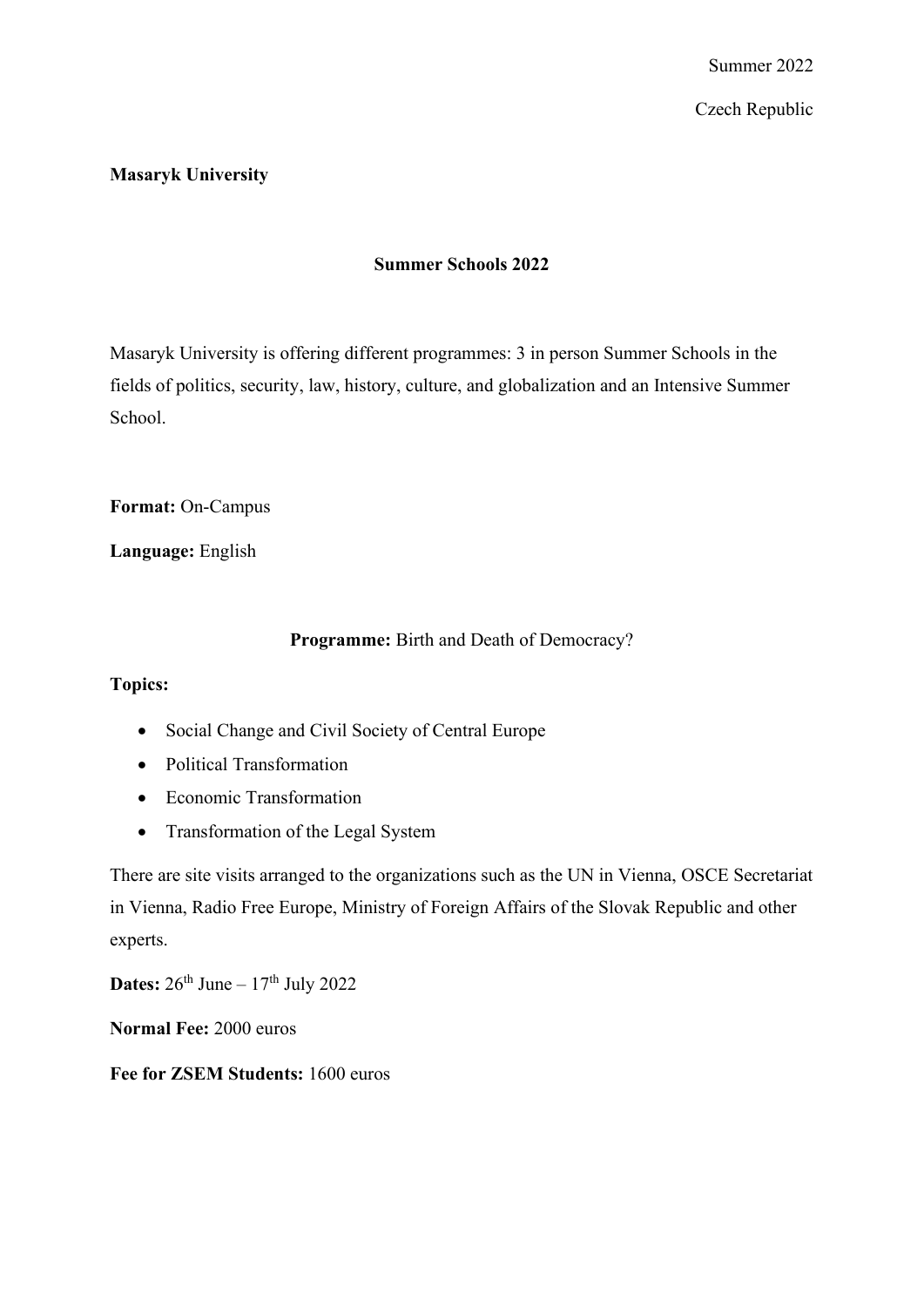## Czech Republic

## **Programme:** Global Perspectives: Media, Communication, Culture

# **Topics:**

- Globalization and History
- Economic Dimension of Globalization
- Political Dimension of Globalization
- Cultural Dimension of Globalization
- Ecological Dimension of Globalization
- Media Dimension of Globalization
- Global Crises
- Ideologies of Globalization

Site visits arranged to the organizations such as the UN in Vienna, OSCE Secretariat in Vienna, Radio Free Europe, etc.

**Dates:**  $17<sup>th</sup>$  May  $- 12<sup>th</sup>$  June 2022

**Normal Fee:** 3350 euros

**Fee for ZSEM Students:** 2950 euros

**Deadline to Apply:** 15<sup>th</sup> April 2022

## **Programme:** Sports Sciences and Outdoor Education

## **Topics:**

- Laboratory assessment of human performance
- Training Principles: The Science behind improving athletic performance
- Translating sports nutrition science into practice
- Applied kinesiotherapy as prevention & Physiological aspects of the musculoskeletal system in muscle performance
- Basic techniques of sports massage
- Team psychology and motivation

The field trip is designed to teach the students basics of outdoor living (navigation and survival) and related sports activities (hiking, rock climbing, river paddling). Students will